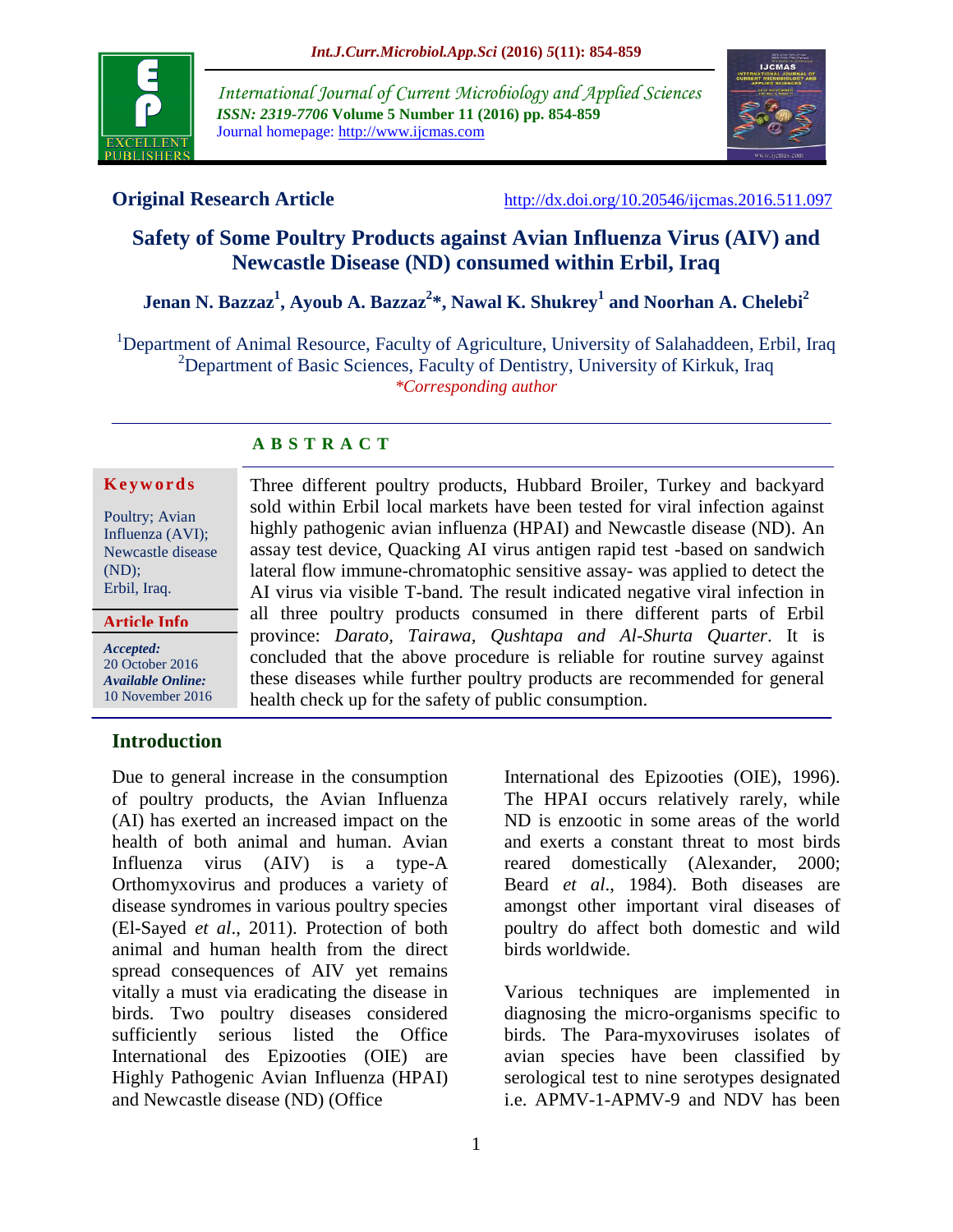designated APMV-1 (Nwankiti *et al*., 2010l Gerlach, 1986). The APMV-1 strain is classified to three pathotypes based on virulence in chickens e.g. lentogenic, mesogenic and velogenic (Oluwole *et al*., 2012). The disease is characterized by respiratory symptoms such as coughing, gasping, sneezing, dropping wings, dragging legs, swelling of the tissues around the eye and neck, twisting of the neck, circling and cessation of egg production (Alexander, 2000). Human infection via exposure to infected birds can cause mild-conjunctivitis and influenza-like symptoms; and in severe cases, it can lead to some lasting impairment of vision (Nwankiti *et al*., 2010; Gerlach, 1986). While all AIV are members of the Ortho-myxoviridae family the avian influenza (AI) is caused by, type-A strains of influenza virus. The latter are classified into different subtypes according to the antigenicity of their surface proteins, hemagglutinin (HA) and neuraminidase (NA) (Capua *et al*., 2004).

On the basis of serological reactions to surface glycoprotein i.e. hemagglutination and neuraminidase), AIV could further be divided into 16 subtypes e.g. hemagglutinin (H1-H16) and nine neuraminidase (N1-N9) subtypes (Kawaoka *et al*., 1990; Rohm *et al*., 1996; Phan, 2010). The AIV in poultry are also classified on the basis of either highly pathogenic (HPAI) or low pathogenic (LPAI). The HPAI viruses are defined as those killing 75% or more of (4-8) weeks old chickens within ten days of inoculation. Only H5 and H7 subtypes viruses can cause HPAI, although not all viruses of these subtypes are virulent (Alexander, 2007). The LPAI viruses (kill less than 75% of  $\{4-8\}$ ) weeks old chickens within ten days of inoculation can include any of the 16 HA and 9 NA subtypes (Phan, 2010). Infection with AIV can be a devastating viral disease causing enormous losses in the poultry

industry worldwide (Capua *et al*., 2009). Outbreaks of HPAI (H7N7) had led to 100% mortality in chickens and ducks within a few days in Netherlands during 2003 (Elbers *et al*., 2004). However, in both developed and in developing countries with their poor infrastructure, there were severe losses due to spread of the infection estimated by several billions of culled birds, and the disease become endemic in many infected countries. The estimated loss of the Egyptian poultry industry after the first emergence of highly pathogenic AI H5N1 in February 2006 was 1 billion US\$ and affected the income of 1.5 million people whose livelihoods depended on poultry and about 30 million birds were culled or depopulated in Egypt in the first wave of 2006 (Meleigy, 2007).

Conventional control strategies are based mainly on surveillance, stamping out of infected flocks, movement restriction, and enforcement of bio-security measures (Swayne, 2009). Vaccination as a supportive tool in AI virus control strategies was implemented to limit the spread of H5N1 and to reduce the losses (Lee and Suarez, 2005; EFSA, 2008; van den Berg *et al*., 2008). Its fetal risk may spread everywhere, particularly the consumer countries i.e. Iraq. The objective of this study has been to scan hundreds of three types of the imported poultry to Erbil city for public consumption against the infective viruses.

## **Materials and Methods**

Only 300 adult of three different types of birds, Hubbard broiler, Turkeys and backyards were involved for rapid test. They were subdivided into four different districts within Erbil city *Darato, Tayrawa, Qushtepe and Al-Shurta quarter* for both NDV and AIV antigen (75 birds/district). The Quacking AIV antigen rapid test device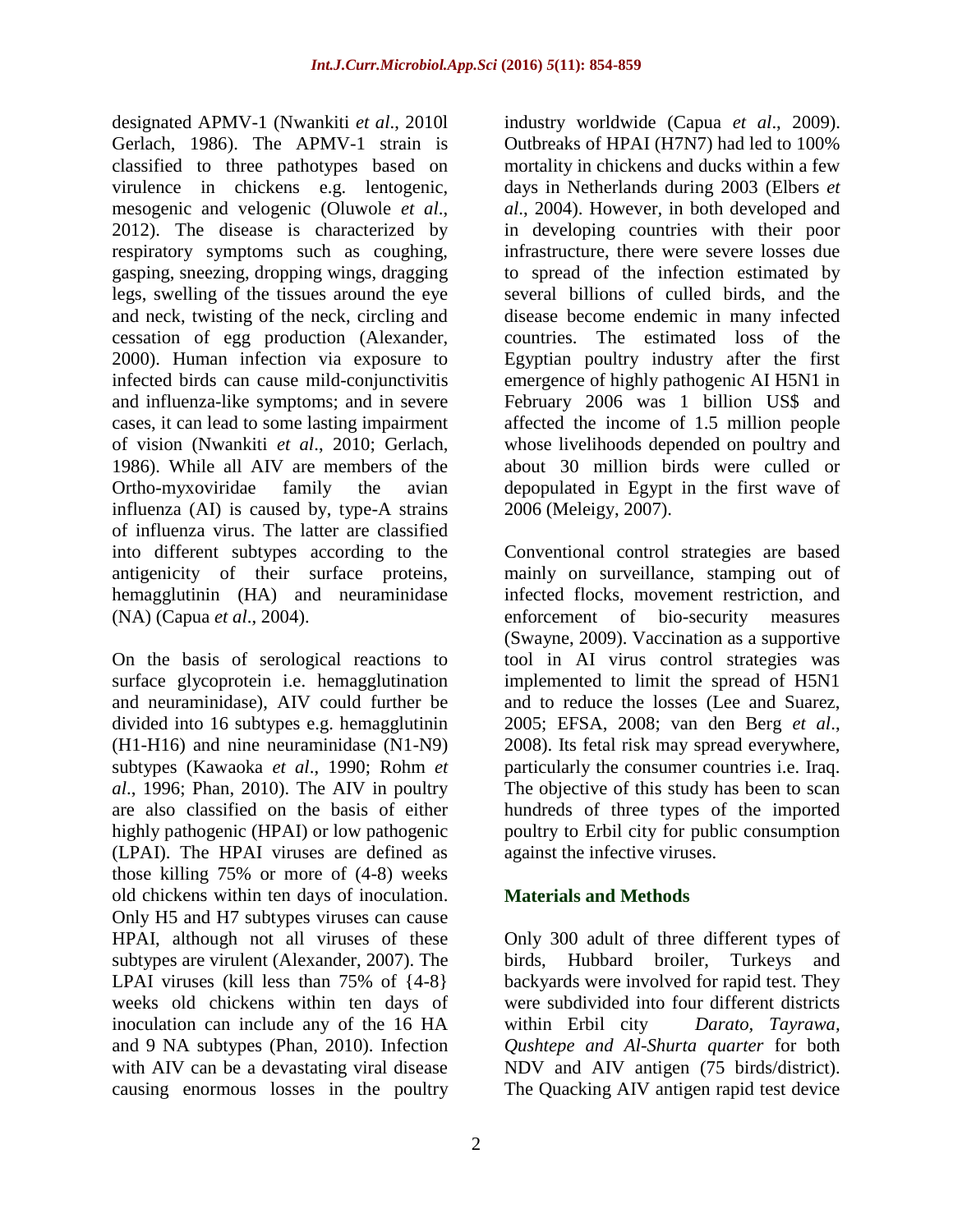based on sandwich lateral flow immunechromatophic assay, has a testing window with an invisible T (test) and C (control) zones (Fig.1). When applied into the samples hole on the device, the liquid will laterally flow on the surface of the test strip. Whenever, enough AIV antigen exist in the sample, a visible T band will appear. The C band should always appear after sample is applied indicating a valid result. Accordingly, the device can accurately indicate the presence of AI virus antigen in the sample. Similarly, the same procedure and kit was used for Newcastle disease antigen.

To collect the secretion off the birds the swab sticks were inserted into bird"s cloacae followed insertion them inside the assay buffer tubes. Samples were agitated to assure better sample extraction and then taken out of the cassette from the foil pouch and placed horizontally. Gradually, 3 drops of sample extraction were dropped into the sample hole "S" prior interpreting the result in 5-10 minutes.

### **Results and Discussion**

All the sensitive rapid tests showed negative readings indicating no viral infection for both NDV and AIV in broiler, Turkey and backyard collected from four different districts of Erbil city e.g. *Darato, Tairawa, Qushtapa and Al-Shurt Quarter* (Table-1). No symptoms of the infection in the animal behavior were detectable to denote viral infection.

The technique used in this work has approved to be so sensitive in detecting a subtle infection. Accordingly, it would be recommendable for use in rapid virus detection for general poultry surveys to check the safety of animals against epidemic viruses.

The increased importance that avian influenza (AI) has gained in the fields of animal and human health, related mainly to the worldwide spread of the H5N1, the highly pathogenic (HP) AI virus, has highlighted the lack of information on many aspects of the disease. Protection the health of both animals and human from the direct consequences of AI still remains a must pending on eradication of the disease in birds (Alexander, 2007).

Marketing poultry birds in the local Kurdistan regions of Iraq always is carried out between 45-55 days old for all birds. Husbandry of chicks might be carried out in either small farms or inside house e.g. as domestic animals or pets. Possibility of viral spread therefore becomes more likely in such environment never mind the transmission to humans. Health checkout should be carried out regularly inside breeder farms by specialist veterinary doctors. Routine vaccination, will, therefore, be carried out against certain epidemic diseases to prevent spread and to protect the poultry products. However, health check out may be neglected by others via ignorance. This may lead, unintentionally to an outbreak of diseases elsewhere which may infect other healthy birds around. Accordingly, a rapid and an easy check out procedures retains necessary for breeders to preserve the health of their poultry products. In our survey an attempt to survey the presence of NDV and AIV in the a live stock of Hubbard broiler, Turkey and live backyard chicken after marketing in the local market in Erbil city, was carried out by picking random samples for a quick check up after marketing. The results indicated neither AIV nor NDV in the above three districts of Erbil. This may be due to successful vaccination programs applied in the poultry farms and or pro-biotic that used recently by farmers. Both direct and in direct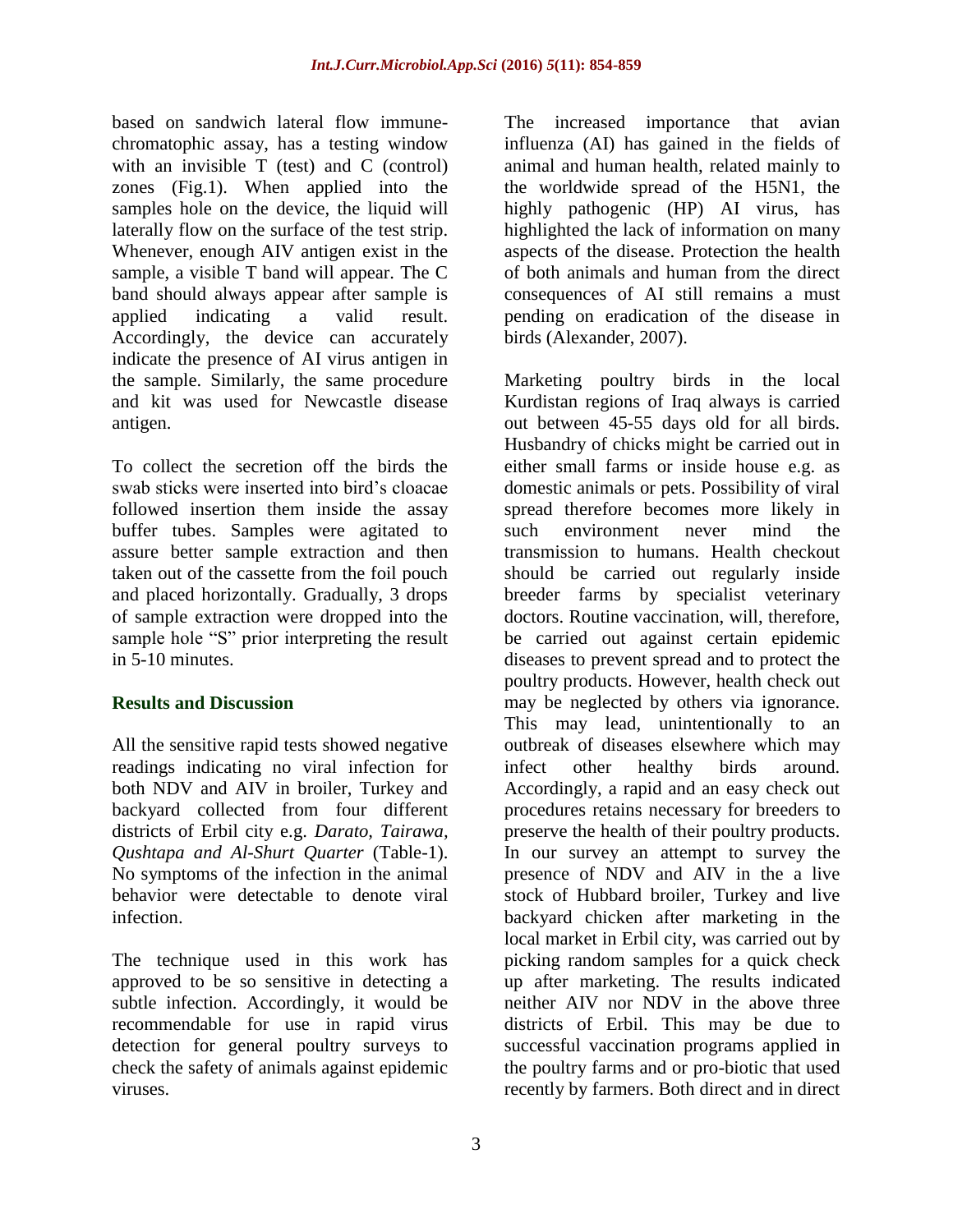antiviral and the immune-stimulation effect in addition to dual use as a vaccine-vector and immune modulator are enough to prevent diseases (Sood *et al*., 2012). Field evidence has also shown that vaccination coupled with enhanced bio-security and monitoring measures could contribute to AI control (Capua *et al*., 2004; Capua *et al*., 2007).

**Table.1** The results of sensitive rapid test of cloacal samples for both NDV and AIV in Hubbard broiler, Turkey and backyard. (-) indicates negative (No infection detected).

| Districts/No. samples      | Broiler $(n=25)$         | Turkeys $(n=25)$ | Backyard $(n=25)$        |
|----------------------------|--------------------------|------------------|--------------------------|
| Darato $(n=75)$            |                          |                  |                          |
| Tairawa $(n=75)$           |                          |                  |                          |
| Qushtapa $(n=75)$          |                          |                  | $\overline{\phantom{0}}$ |
| $Al-Shurta$ Quarter (n=75) | $\overline{\phantom{0}}$ |                  | $\overline{\phantom{a}}$ |
| Total                      | 100                      | 100              | 100                      |

**Fig.1** A schematic diagram to demonstrate the procedure used as the Quacking AI virus antigen rapid test device



Early survey for epidemic diseases of poultry helps in surveillance of and stops viral spread of any imported diseases to the country leading to limit the national economic losses. Accordingly, eradication of the diseases from local markets leads to public consumption safety. It would also prevent their transmission risk to human in causing conjunctivitis in human. Convenience of the methodology and accuracy to be applied as a routine quick

survey in Veterinary labs for general health check out (Bio-security). It would be a first step to use any vaccination towards controlling such viral diseases from the country.

In such a quick rapid test the negative results might refer to the enhanced resistance of these birds in combating the virus and the consequence reduction of virus shedding, combined with bio-security and appropriate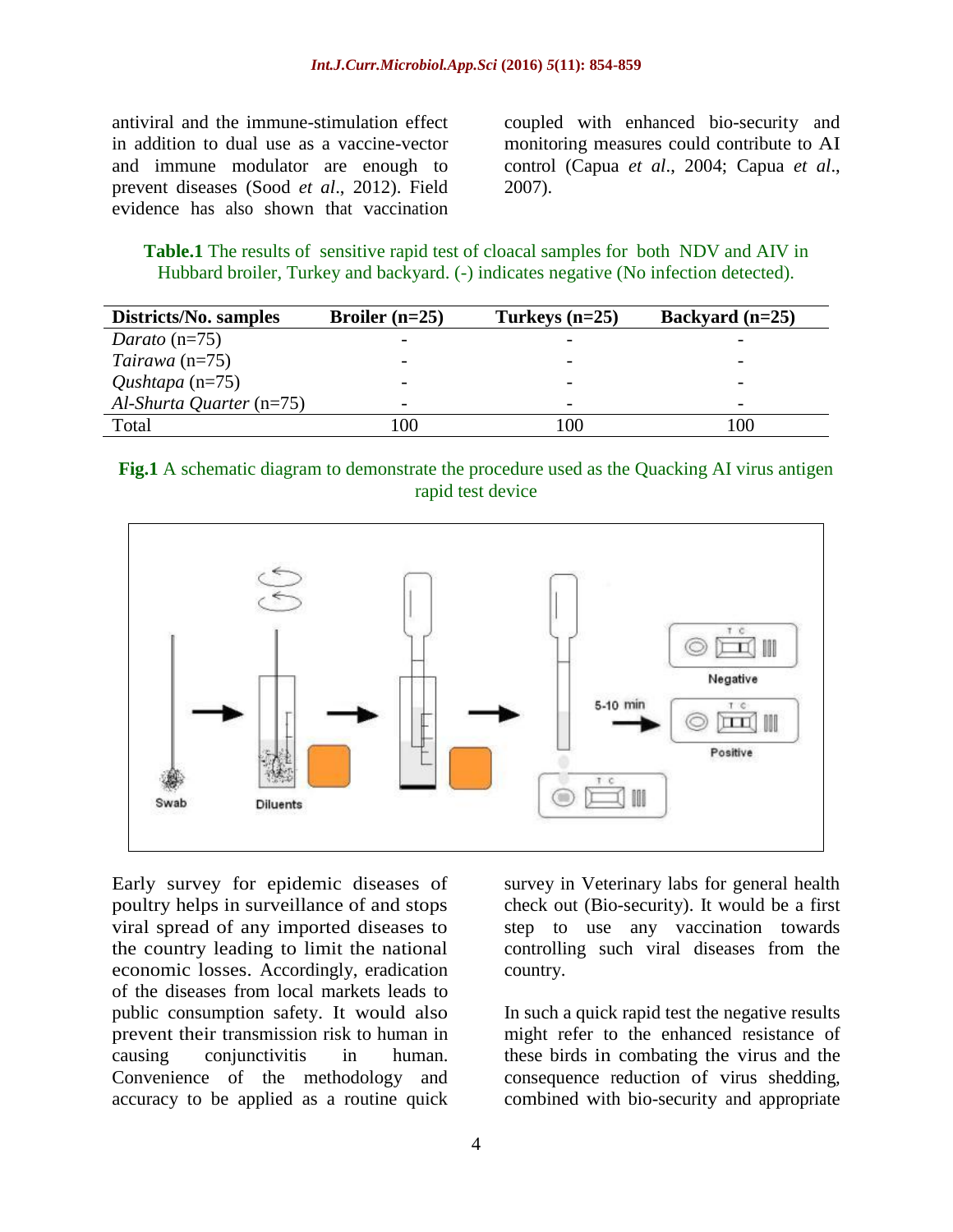surveillance, resulted in a rapid eradication of the outbreaks (Busani *et al*., 2007).

To the best of our knowledge, this study is the first attempt to survey two viral diseases in three different birds consumed within Erbil city. It would also assist in deciding whether or not and when vaccination becomes necessary to prevent spread the virus. This work could be extended to include other type of birds for the safety of public health and consumption.

### **References**

- Alexander, D.J. 2000. Newcastle disease and other avian paramyxo-viruses. *Rev. Sci. Tech. Off. Int. Epiz*., United Kingdom, 19(2): 443-462.
- Alexander, D.J. 2007. "A review of avian influenza in different bird species', Veterinary. *Microbiol.,* 74(1-2): 3–13.
- Alexander, D.J. 2007. An overview of the epidemiology of avian influenza. *Vaccine*, 25(30): 5637–5644.
- Beard, C.W., Hanson, R.P. 1984. Newcastle disease. In Hofsad, MS; Barnes, HJ; Clanek, BW; Reid, WM and Yoder, HW; 8th ed. Disease of poultry. Iowa State University Ames. pp: 452–470.
- Busani, L., Dalla Pozza, M., Bonfanti, L., Toson, M., Ferrè, N., Marangon, S. 2007. Intervention strategies for lowpathogenic avian influenza control in Italy. *Avian Dis.,* 51(1S): 470-473.
- Capua, A., Marangon, S. 2004. "Vaccination for avian influenza in Asia", *Vaccine;* 22(31–32): 4137–4138.
- Capua, I., Alexander, D.J. 2009. Avian influenza infection in birds: A challenge and opportunity for the poultry veterinarian. *Poultry Sci.,* 88: 842–846.
- Capua, I. and D.J. Alexander. 2004. Avian influenza; recent developments. *Avian Pathol.,* 33(4): 393-404.
- Capua, I., Marangon, S. 2007. The use of vaccination to combat multiple introductions of Notifiable Avian Influenza viruses of the H5 and H7subtypes between 2000 and 2006 in Italy. *Vaccine*, 25: 4987-4995.
- Easterday, B.C., Hinshaw, V.S. and Halvorson, D.A. 1997. Avian influenza. In Diseases of Poultry Calnek, BW, HJ Barnes, CW Beard, LR McDougald and YM Saif. eds.. Dis. of Poultry,  $10^{th}$  ed. Iowa State University Press. Ames., pp: 583-605.
- EFSA. 2008. Animal health and welfare aspects of avian influenza and the risk of its introduction into the EU poultry holdings. *EFSA J.,* 715: 1-161.
- Elbers, A.R.W., Fabri, T.H.F., de Vries, T.S., de Wit, J.J., Pijpers, A. and Koch, G. 2004. "The highly pathogenic avian influenza A. H7N7) virus epidemic in The Netherlands in 2003- Lessons learned from the first five outbreaks'; *Avian Dis.*, 48(3): 691–705.
- El-Sayed, D.A.A., Abdou, A.M., Shalash, S.M.M., Safaa, H.M. and Riad, S.A. 2011. Productivity and Immune Response of Broiler Chickens Vaccinated with Different Avian Influenza Vaccines at One or Seven Days of Age; *Australian J. Basic and Appl. Sci.,* 5(10): 325-334. ISSN 1991-8178.
- Gerlach, H. 1986. "Paramyxovirus". In Harrison, GJ; Harrison, LR. Ed), Clinical Avian Medicine and Surgery. Hiladelphia, WB Saunders Co; pp: 421-426.
- Kawaoka, Y., Yamnikova, S., Chambers, T.M., Lvov, D.K. and Webster, R.G. 1990. Molecular characterization of a new hemagglutinin, subtype H14, of influenza A virus. *Virol.,* 179: 759- 767.
- Lee, C.W. and Suarez, D.L. 2005. Avian